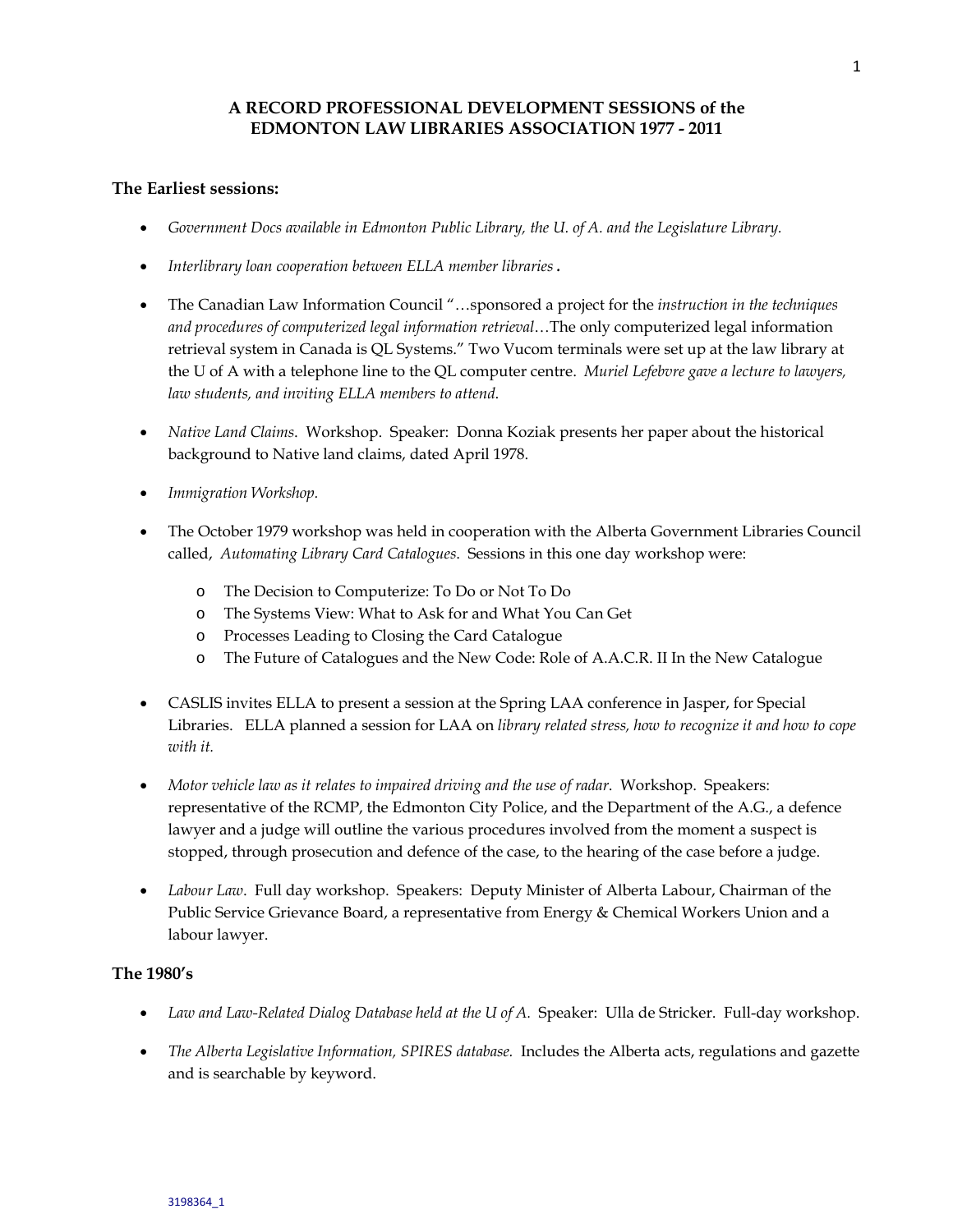- *Law and the Legal System: A Discussion of the method and procedure of the Administration of the Law for Law Librarians*.
- *Canadian Charter of Rights and Freedoms.* Full day workshop. The Constitution Act 1982 came into force April 17, 1982 and brought "…major new changes to the Canadian legal system. The most significant aspect of these changes relate to Canadian Charter of Rights and Freedoms."
- *The Alberta Case Locator*.
- Tour of the Queen's Printer building, including the printing plant.
- *The Law of Foreclosure.* Speaker: Marguerite Trussler of Parlee, Irving, Henning, Mustard & Rodney.
- *Labour Relations in Alberta.* Speaker: Bob Philip, Legal Counsel, Labour Relations Board with a following presentation by Wendy Kinsella on the *Index to the LRB Decisions at the Dept. of Labour library*, including a tour of the labour library.
- *Sports & Entertainment Law*. Speaker: R.A. Winter, Esq.
- *Young Offenders Act.* Workshop.
- *Health Law Project Databases* hands on workshop re, training for the Cancase, Comcase, UScase and Art Databases. Presenter: Ursula Tauscher, Director of the Health Law Project.
- Mead Data Central presented a slide show and hands-on demonstration on Lexis and Nexis.
- *Legislation and the role of Parliamentary Counsel.* Speaker: M.W.J. Clegg, Parliamentary Counsel.
- *Securities Law and the Securities Commission*. Speaker: S.C. Principe.
- *Insurance and the Library Collection*. Speaker: Lillian MacPherson. If a fire occurred, would your insurance coverage replace your whole collection? Lillian MacPherson discusses the practice and problems of evaluating your collection and a representative of the insurance industry discusses various types of coverage.
- In 1986-1987, the top 5 preferences for lecture topics were: constitutional, family, contracts, labour and tort law.
- ELLA was the Conference Planning Committee for the May 15-18, 1988 Canadian Association of Law Libraries conference, held their conference in Jasper.
- *Law Related Databases on SPIRES.* The session covered: the Alberta Case Locator, Charter Cases, the Health Law Institute, Labour Relations Board Decisions Index and the Alberta Dept. of Labour Grievance Arbitrtion Awards Index.
- *The Universial Declaration of Human Rights and It's Relationship to the Canadian Charter and the Alberta Individual's Rights Protection Act*. Speaker: John Lynch, Executive Director of the Alberta Human Rights Commission.
- Tour of the Provincial Court Libraries and the Law Society Libraries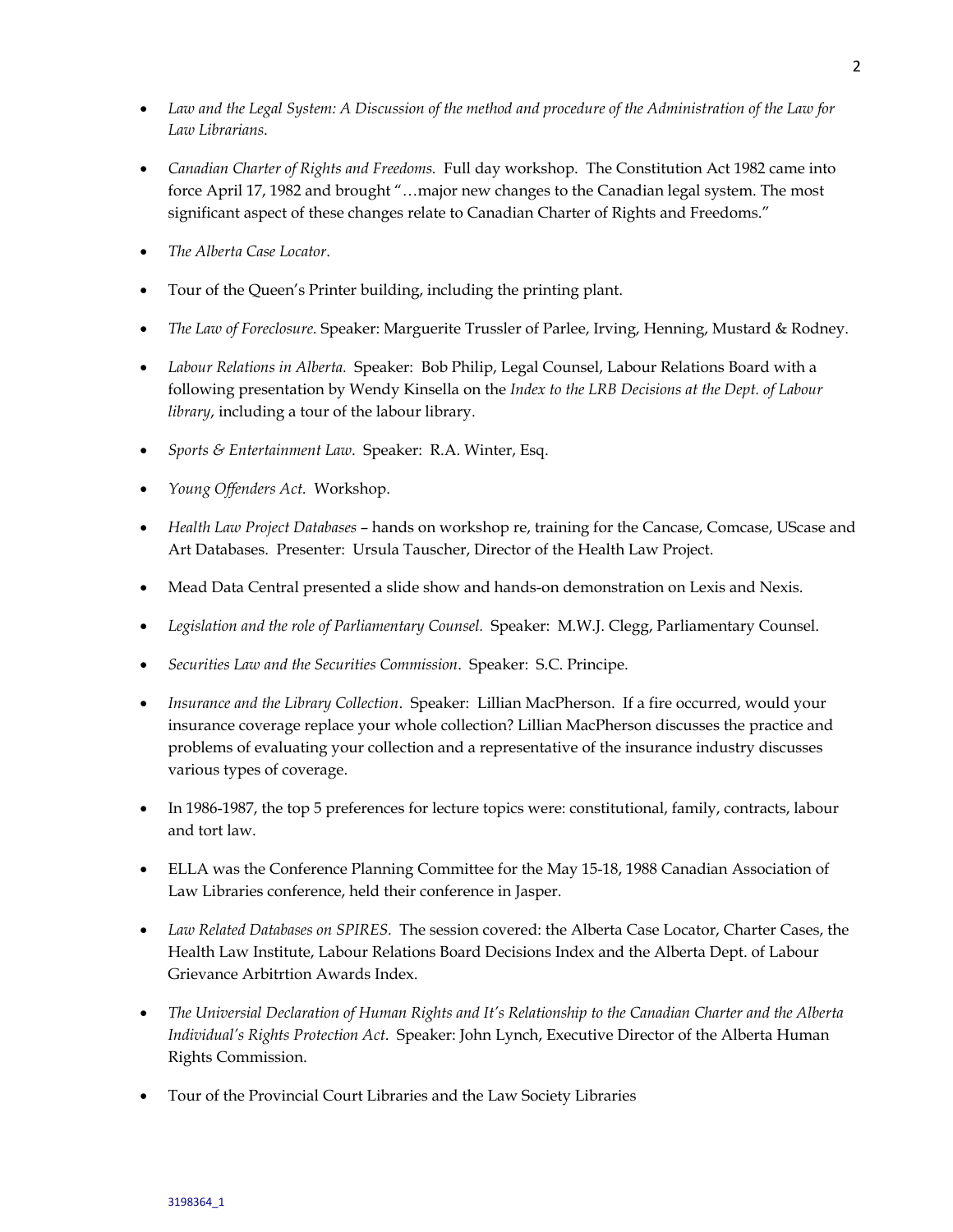- Deirdre Grist, Librarian/Indexer with the Alberta Hansard presented an *overview of Hansard operations and background to Hansard online*, as well as plans for future developments; a tour of the Hansard office was included.
- Caron Rollins and Sandra Wilkins gave a presentation on researching the *new Revised Statutes of Canada, 1985.*
- *Computer Assisted Legal Research: An overview of computer assisted legal research systems presently available in Canada.* Speaker: Muriel Lefebvre, Alberta Director of Operations for LAW SEARCH.

## **The 1990's**

- *Taxation of lawyers' bills of costs.* Speaker: Mr. James Christensen.
- *Management of Information in the 1990's [from a lawyer's perspective].* Speaker: David Gates, Director of Canada Department of Justice Edmonton Regional Office.
- David Leonard of the Provincial Archives of Alberta spoke on judicial records and legal archives, which included a tour of the Archives.
- *Canadian Law Online Information.* Thomson Electronic Publishing hosts a session previewing the new Canadian Abridgment online service, which would provide "…digests and judicial treatment…for over 40,000 (Canadian) cases dating from 1803."
- *Mexico-United States Free Trade.*
- *ILL Demystified Policies and Procedures for ELLA members requesting ILL from Weir Law Library.*
- • *Electronic Distribution of Government Information and Crown Copyright*.
- InMagic session and it's latest improvements
- *What Law Librarians Should Know About Civil Procedure*. Speaker:Justice Jean Cote
- *Canadian Abridgment*. Speaker: Michael Siverstein of Carswell.
- *Canadian Law Online*. Speaker: Sandra MacKenzie Thomson Electronic Publisher session.
- Tour of the Environmental Law Centre
- *NEOS: Networking Edmonton's Online Systems*. Speaker: Doug Poff.
- Law Courts Library and VTLS system demonstration.
- Unreported judgments seminar with a panel. Speakers: Madam Justice Ellen Picard; Lorna Ross, Clerk Supervisor, Court of QB; Wendy Yanish, Procedure Control Court of Queen's Bench; Ruth Alstad, Court Reporting Service; Peggy Sydorka, Deputy Registrar Court of Appeal; Jan Lynn George, Alberta Case Locator; Sandra Perry, Provincial Court Librarian.
- *The Internet What Is It and Why Do I Spend So Much Time Using It?* Speaker: Pat Nelson,, Canada Dept. of Transportation.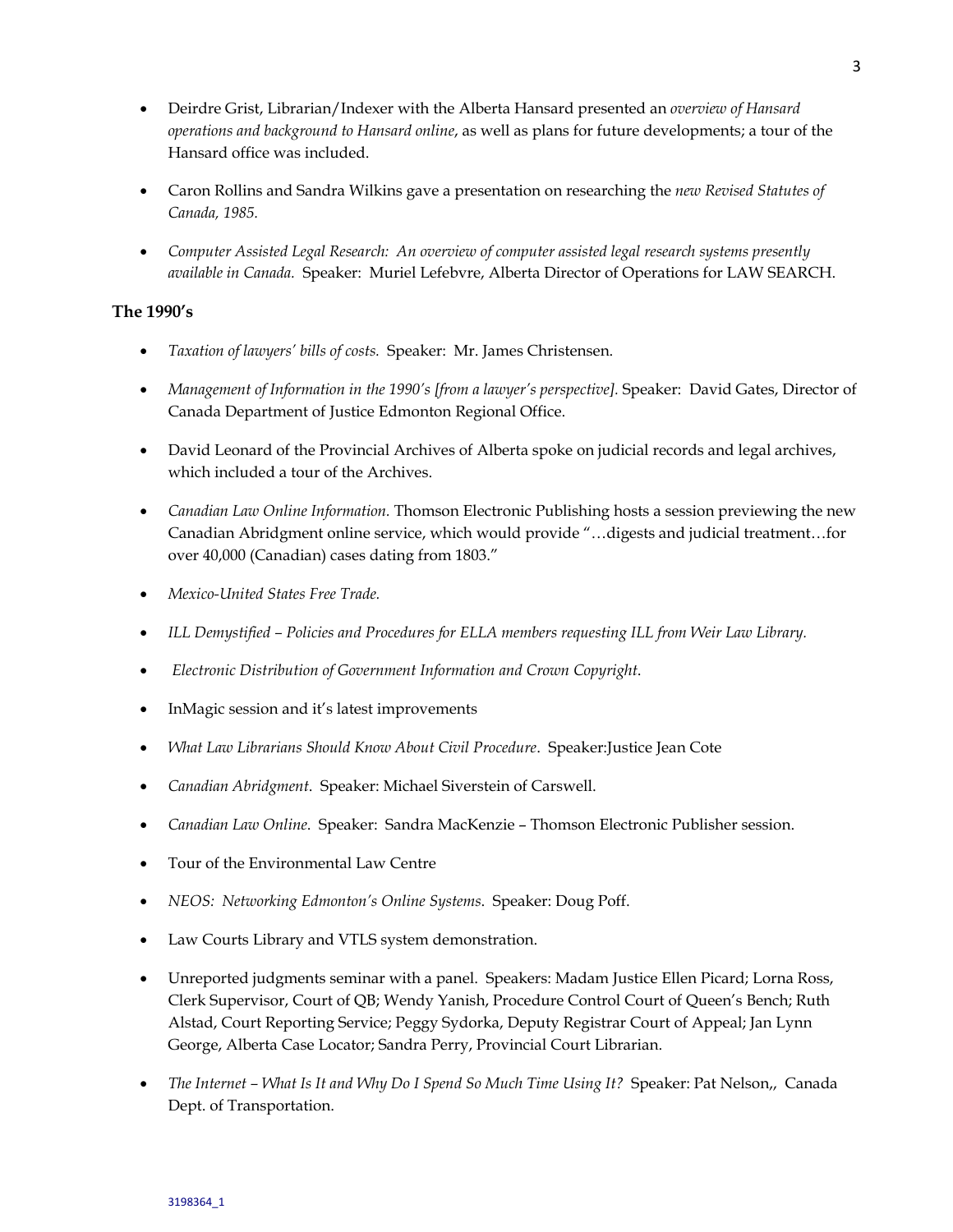- FreeNet Prospectus for Edmonton.
- *Interim Review of the Law Society Libraries*. Speakers Lillian MacPherson.
- *How To Research American Law*. Speakers: Lillian MacPherson and Sandra Wilkins
- *Book Preservation and Repair.*
- Role of the Queen's Printer and session on searching with the Statutes of Alberta "disk".
- Q.L. Update & Demonstration, September 27, 1995. David Carlson gave an update on new QL Services including flat rate pricing.
- Carswell presentation given to ELLA October 11, 1995 on CD-ROM Research using Folioviews.
- Copyright session presented to ELLA, December 6, 1995 by Diane Gagnon (Legislative Consultant ), and Lillian MacPherson (Law Librarian, U. of A.)
- *Cyberlaw, Legal Issues Surrounding the Internet.*
- LawPlus presentation a new fee-for-service interlibrary loan service from the University of Alberta Weir Law Library, with a faster turn-around time, starting March 1, 1996.
- Members discuss the advantages and disadvantages of CDROM publications and how they might be used in their organizations.
- QL presentation by David Carlson , September 24, 1996, focused on new developments: QuickLink 1.7 for Windows; Query Wizard; new online database directory; speed increase to 28.8 b.p.s; and flat rate billing.
- *Getting the most out of Folio*. Speaker: Debbie Green of Canada Law Book.
- A demonstration of CLASS (Criminal Law Search System)
- Business Information Services (EPL)
- Access to Justice Network (ACJNet)
- *Reflections on Equality.* Speaker: the Honourable Catherine A. Fraser, Chief Justice of Alberta.
- The Executives of ELLA & CLLG attended as guests at a Law Society Joint Library Committee meeting to view a presentation on the websites of the U. of A. and U of Calgary law schools.
- David Carlson gave a WESTLAW Demonstration at an ELLA MEETING on October 10, 1997. Focus was on cost effective strategies for researching American case law & statutes, using Quicklink 1.7, Q.L.'s WESTLAW gateway.
- *LAWNOW: From Idea to Reality*. Speaker Teresa Mitchell.
- Government and Information Resources at EPL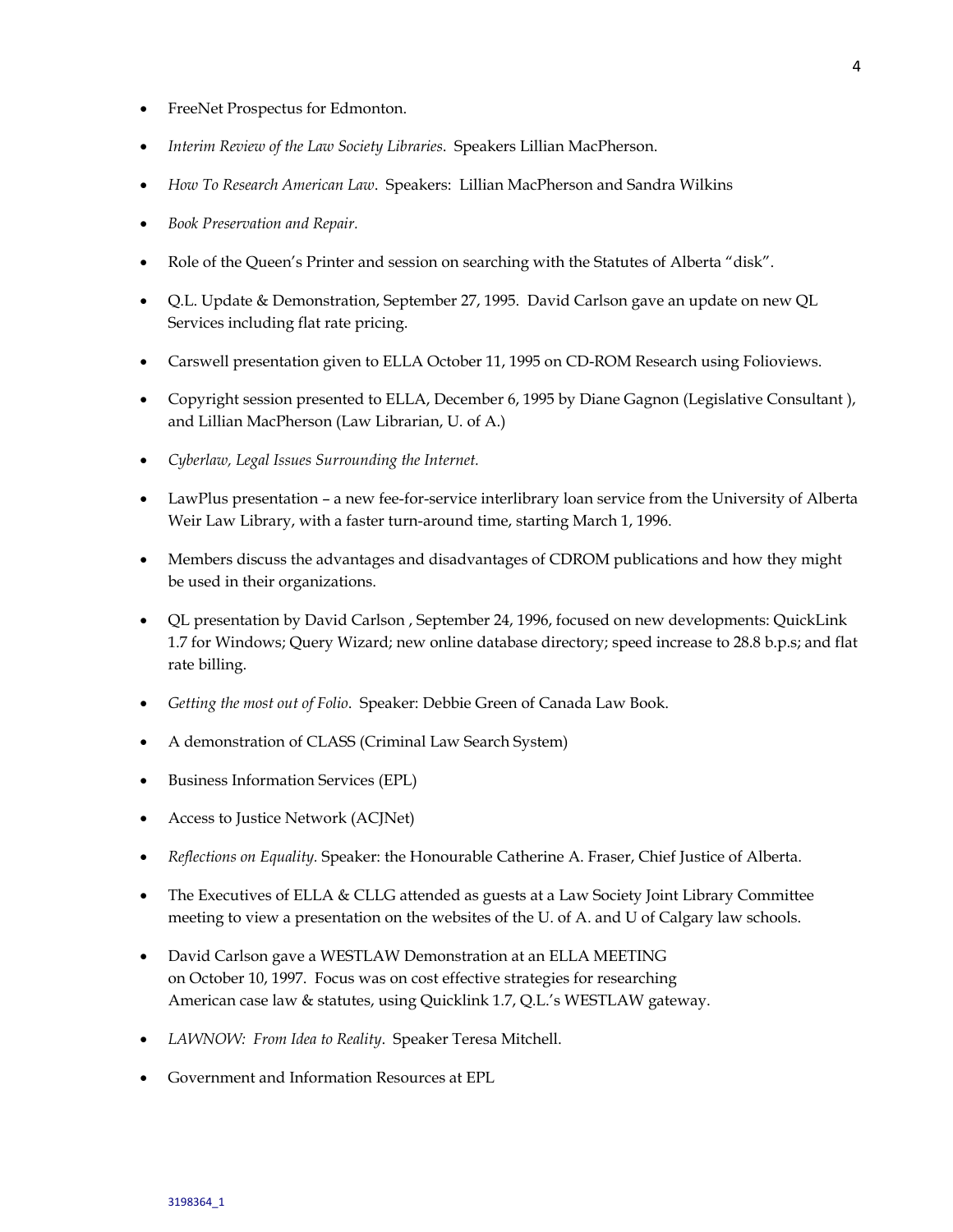- *The Age of Technology: Your Guide to Change Management.* Video conference presented as a partnership between AALL and West Group. CASLIS also contributed resources to assist ELLA in bringing it to Edmonton.
- *Project Management in Theory and Practice.* ELLA offers an all day workshop co-hosted with GELA.

### **The 2000's**

- *What are the Primary Canadian Titles in Specific Areas of the Law?* Carswell luncheon.
- *What are the Core International Titles used in Canadian Law?* Carswell luncheon.
- *The Trail of A Trial.* Speaker: Kim Nayyer tracing the path of a trial from the lawyer's office to the court registry.
- Peter Pagano, Chief Legislative Counsel, spoke about understanding the legislative process.
- *What's New with QL & eCarswell?*
- Tour of Edmonton Public Library new Heritage Room as well as government documents and legal collection.
- Legal information buffet with Carswell, Lexis, CCH, Canada Law Book and the Alberta Queen's Printer.
- *The CPLED Program* explanation of the Canadian Centre for Professional Legal Education program for articling students.
- Family law changes
- Publisher luncheon
- *Research at the University* 4 legal research groups report on their work and publications.
- Legal information buffet with: Carswell, Lexis, CCH, Canada Law Book and the Alberta Queen's Printer.
- *Southern Sudan Legal Library and Resource Centre Mission. The Sudan Assessment Mission, January 18- 27, 2007*. Speaker: Eve Poirier of the Department of Justice travelled to Sudan to investigate and report on the requirements for establishing a law library system there.
- *The International Criminal Court Library*, Marlice Schmidt spoke on her term working at the ICCL from March 2004 - March 2005.
- Co-presented film with GELA (open to public after hours), "The Hollywood Librarian"
- Added a blog to ELLA website.
- Thomson luncheon on International titles
- Interlibrary loans in law firm libraries, round table.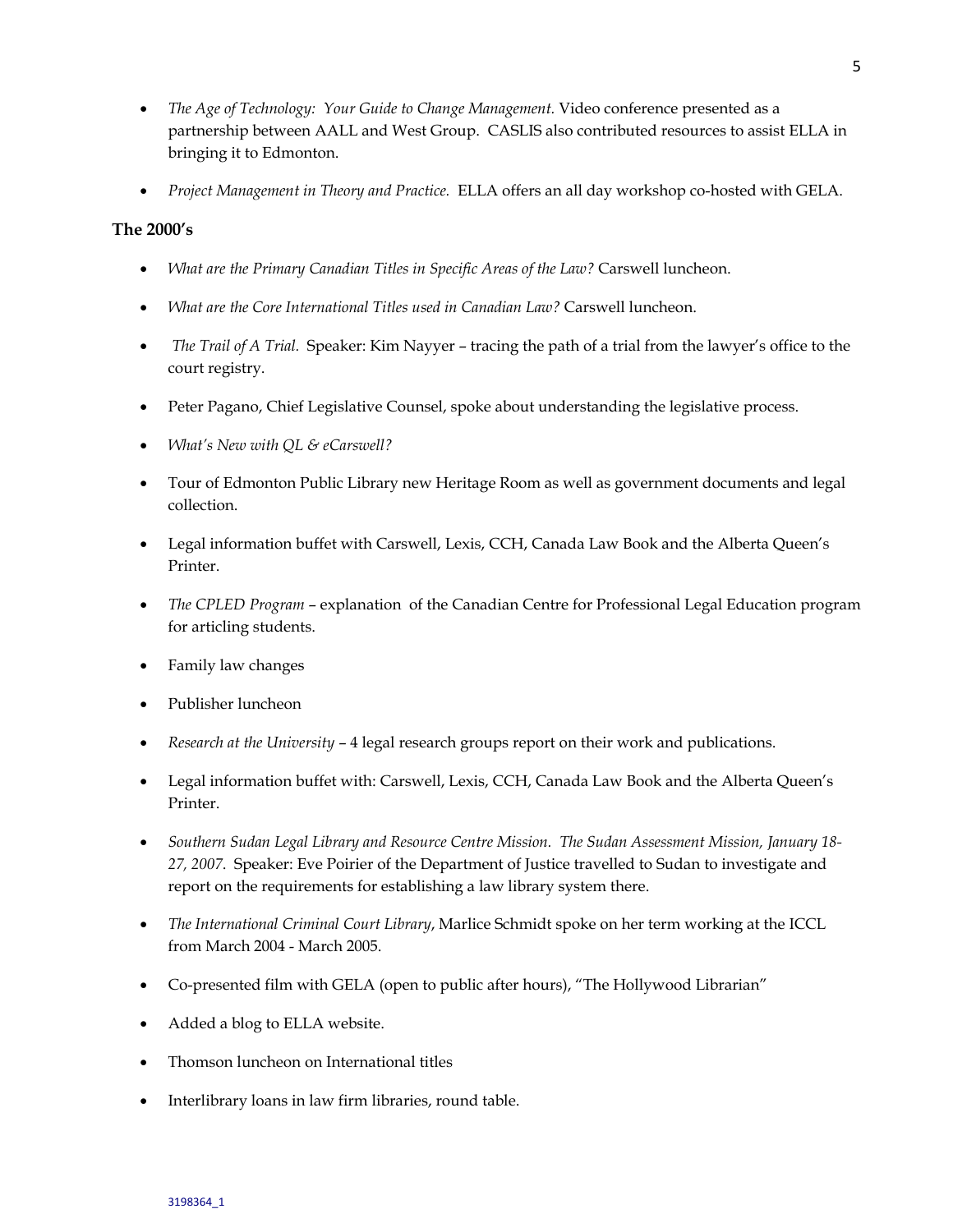- *Demystifying Statistics*, ELLA logs on as a group to an online session put on by The Partnership: The Provinical and Territorial Library Associations of Canada.
- *Wikis for Law Libraries*
- *Electronic Publications I ELLA member round table* discussion re issues surrounding publications in various electronic or print + electronic format and ebooks
- *Electonric Publications II Vendor Forum* publishers respond to questions that arose from Electronic Pubs. I session
- Sonia Poulin, Director of the Alberta Law Libraries, explains *the major restructuring of the Alberta Law Society Libraries and the Alberta Justice Libraries* into the Alberta Law Libraries.
- *Revision of the Alberta Rules of Court* Sandra Petterson of the Alberta Law Reform Institute explains the major revision of the rules of court.
- Two University of Alberta students library students presented papers originally presented at their Professional Development Day program: Martina King from the School of Library and Information Science spoke on *Choosing Web Icons* for your library webpage. Melanie Nathan discusses *Search Engine Optimzation*.
- *Tackling that Humpty Dumpty Feeling.* Marla Sterritt from the Calgary Law Library Group presents a session she recently did for the CLLG, re training programs for articling students. This was an update of her CALL 2006 presentation called, *Games Students Play*.
- Eve Poirier of the Dept. of Justice presents a follow up report for the Department of Justice on, *Creating a Law Library in Southern Sudan*. This plan that arose from the her first trip to Sudan in 2007.
- *Current Issues in Copyright Law.* Speaker: Martin Kratz (Bennett Jones LLP)
- *Fall Vendors Forum:* The latest in publishing presented by representatives from Carswell, LexisNexis Butterworths, CCH, Canada Law Book and the Alberta Queen's Printer.
- *Researching International Law*. Speaker: Dr. Joanna Harrington, Professor, Faculty of Law, University of Alberta. Professor Harrington provides an overview of international law, and highlights several useful research resources and techniques.
- *A View from the Bench: My Research Challenges in Family Law*. Speaker: The Honourable Madam Justice J. Veit of the Court of Queen's Bench of Alberta
- *Legal Archives Society of Alberta (LASA)*. Speaker: Stacy Kaufeld of LASA spoke about the society, what they do, what materials they keep, etc.
- *Criminal Law*. Speaker: Brian Beresh, Q.C*.,* shares his insights and experience from over 30 years of practice in the field of criminal defence.
- *The Sword and the Shield: The Intricacies of Insolvency Law*. Speaker: The Honourable Madam Justice J. Topolniski of the Court of Queen's Bench of Alberta, gives an overview of this interesting and creative field of law*.*